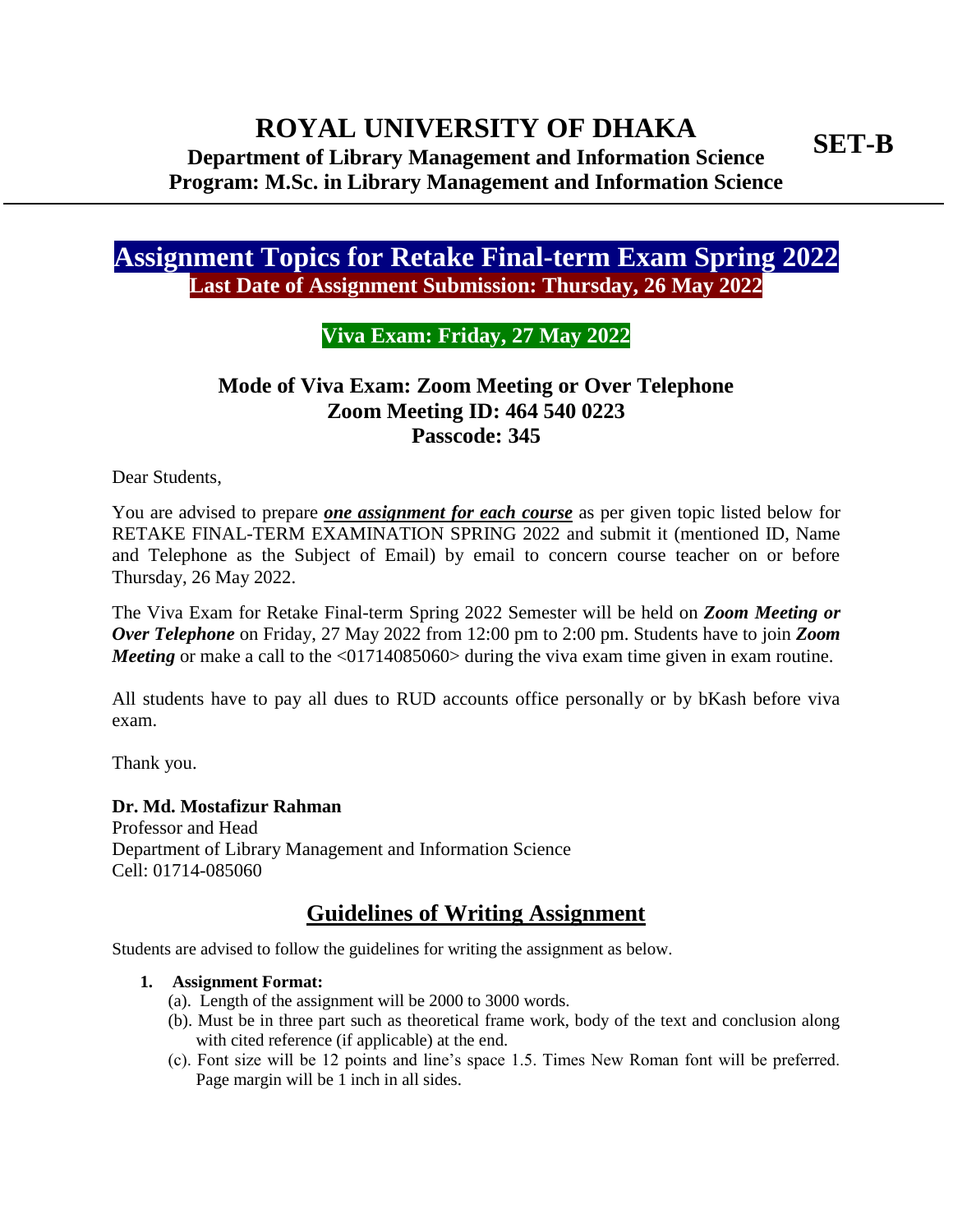(d). Write on black and white background for softcopy (pdf format) and Print on white offset paper size A4 for hardcopy.

#### **2. Front Cover Page Format:**

(a). Exam's Name, (b). Course Code & Course Title, (c). Assignment Topic, (d). Student's Name, (e). Student's ID No., (f). Semester's Name and Year, (g). Submission Date, (h). Mobile phone number, (i) Course Teacher's Name and Designation, (j). Department's Name, and (k). University's Name and Address.

| 25 <sup>th</sup> , 26 <sup>th</sup> and 27 <sup>th</sup> Batches (Regular) Students                  |                                                                                                                                                                                                                                                                                                                                                                              |                                                               |  |
|------------------------------------------------------------------------------------------------------|------------------------------------------------------------------------------------------------------------------------------------------------------------------------------------------------------------------------------------------------------------------------------------------------------------------------------------------------------------------------------|---------------------------------------------------------------|--|
| Course                                                                                               | <b>Assignment Topic</b>                                                                                                                                                                                                                                                                                                                                                      | <b>Course Teacher</b>                                         |  |
| MSLMIS 507 - Indexing<br>and Abstracting                                                             | <b>Assignment Topic:</b> (a). Describe the steps of<br>abstracting and guidelines for abstracting ANSI/NISO.<br>(b). Write the advantages and disadvantages of<br>abstracting service. Mention the steps of abstracting<br>procedures in the libraries.                                                                                                                      | Dr. Md. Mostafizur Rahman<br>Email:<br>mm.rahman@royal.edu.bd |  |
| <b>MSLMIS 508 - Information</b><br>and Communication<br>Technology                                   | <b>Assignment Topic:</b> (a). What do you mean by<br>operating system and state the functions of operating<br>system.<br>(b). Explain any five popular operating system<br>software in the world.                                                                                                                                                                            | Dr. Md. Mostafizur Rahman<br>Email:<br>mm.rahman@royal.edu.bd |  |
| MSLMIS 601 - System<br>Analysis and Design                                                           | (a). What is system development? Describe various<br>types of information gathering techniques in system<br>development.<br>(b). Construct an interview questionnaire for<br>research on local health care system in your area.                                                                                                                                              | Dr. Md. Mostafizur Rahman<br>Email:<br>mm.rahman@royal.edu.bd |  |
| MSLMIS 610 - Records and<br>Archives Management                                                      | Assignment Topic: (a) State the concept of<br>Institutional Repository. Explain the core features and<br>functions of Institutional Repository.<br>(b). Describe the general policies of archives.<br>Illustrate the importance of archives in the context of<br>Bangladesh.                                                                                                 | Dr. Md. Mostafizur Rahman<br>Email:<br>mm.rahman@royal.edu.bd |  |
| 25 <sup>th</sup> , 26 <sup>th</sup> and 27 <sup>th</sup> Batches (PG Diploma Degree Holder) Students |                                                                                                                                                                                                                                                                                                                                                                              |                                                               |  |
| Course                                                                                               | <b>Assignment Topic</b>                                                                                                                                                                                                                                                                                                                                                      | <b>Course Teacher</b>                                         |  |
| MSLMIS 506 -<br>Documentation and<br><b>Information Retrieval</b>                                    | <b>Assignment Topic:</b> (a). What is SDI service? Write<br>the stages and importance of SDI service.<br>Differentiate between CAS and SDI services in<br>academic libraries.<br>(b). What do you mean by searching and search<br>strategy? Describe the importance of searching<br>strategy in information retrieval system along with<br>the various searching techniques. | Dr. Md. Mostafizur Rahman<br>Email:<br>mm.rahman@royal.edu.bd |  |

## **List of Assignment Topics**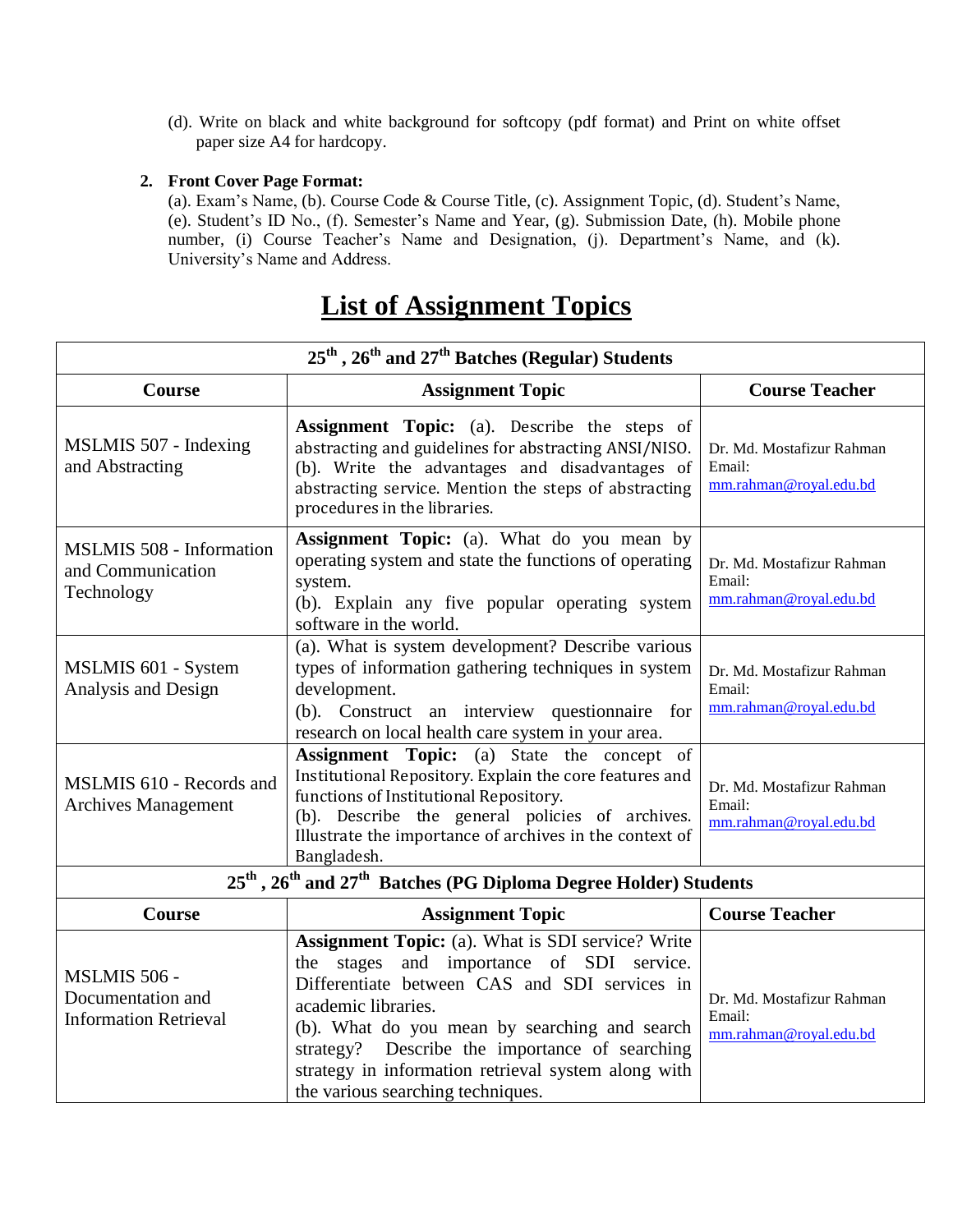| MSLMIS 601 - System<br>Analysis and Design<br><b>MSLMIS 602 - Automation</b><br>of Information Institutions | <b>Assignment</b> Topic:<br>(a). What is<br>system<br>development? Describe various types of information<br>gathering techniques in system development.<br>(b). Construct an interview questionnaire for<br>research on local health care system in your area.<br>Assignment Topic: (a). Define Digital Library and<br>Institutional Repository. Describe the differences<br>between<br>Digital<br>Library<br>and<br>Institutional<br>Repository.<br>(b). Briefly discuss the features of DSpace and<br>Greenstone Digital Library Software. | Dr. Md. Mostafizur Rahman-<br>Email:<br>mm.rahman@royal.edu.bd<br>Dr. Md. Mostafizur Rahman<br>Email:<br>mm.rahman@royal.edu.bd |  |
|-------------------------------------------------------------------------------------------------------------|----------------------------------------------------------------------------------------------------------------------------------------------------------------------------------------------------------------------------------------------------------------------------------------------------------------------------------------------------------------------------------------------------------------------------------------------------------------------------------------------------------------------------------------------|---------------------------------------------------------------------------------------------------------------------------------|--|
| <b>MSLMIS 603 - Hardware</b><br>Maintenance and<br>Troubleshooting                                          | Assignment Topic: (a). What is bus of a computer<br>system? Describe the purposes of bus of computer<br>architecture.<br>(b). Narrate the different types of system bus and its<br>functions. Explain the system bus architecture in the<br>computer system.                                                                                                                                                                                                                                                                                 | Dr. Md. Mostafizur Rahman<br>Email:<br>mm.rahman@royal.edu.bd                                                                   |  |
| 24 <sup>th</sup> Batch Students                                                                             |                                                                                                                                                                                                                                                                                                                                                                                                                                                                                                                                              |                                                                                                                                 |  |
| <b>Course</b>                                                                                               | <b>Assignment Topic</b>                                                                                                                                                                                                                                                                                                                                                                                                                                                                                                                      | <b>Course Teacher</b>                                                                                                           |  |
| <b>MSLMIS 602 - Automation</b><br>of Information Institutions                                               | <b>Assignment Topic:</b> (a). Define Digital Library and<br>Institutional Repository. Describe the differences<br>between Digital Library and Institutional Repository.<br>(b). Briefly discuss the features of DSpace and<br>Greenstone Digital Library Software.                                                                                                                                                                                                                                                                           | Dr. Md. Mostafizur Rahman<br>Email:<br>mm.rahman@royal.edu.bd                                                                   |  |
| <b>MSLMIS 607 - Library</b>                                                                                 | <b>Assignment Topic:</b> (a). State the concept of library<br>building. Explain the principles of planning and the                                                                                                                                                                                                                                                                                                                                                                                                                           |                                                                                                                                 |  |
| Systems and Services -<br>Academic Library                                                                  | roles of librarian in planning of university library<br>building.<br>(b). What is budget? Mention the prerequisite for<br>preparation of library budget and different levels of<br>the library budget. Discuss the major heads of income<br>and expenditure of a university library budget.                                                                                                                                                                                                                                                  | Dr. Md. Mostafizur Rahman<br>Email:<br>mm.rahman@royal.edu.bd                                                                   |  |
| <b>MSLMIS 600 - Research</b><br>Report/Thesis                                                               | <b>Submit</b> the Research Report/Thesis by email on or<br>before 26 May 2022 and the viva on Thesis will be<br>held online or over telephone on 27 May 2022 from<br>12:00 pm to 2:00 pm. [Student must submit Hardcopy<br>Bound Research Report before viva exam.]                                                                                                                                                                                                                                                                          | Dr. Md. Mostafizur Rahman<br>Email:<br>mm.rahman@royal.edu.bd                                                                   |  |
|                                                                                                             | 23 <sup>rd</sup> Batch Students                                                                                                                                                                                                                                                                                                                                                                                                                                                                                                              |                                                                                                                                 |  |